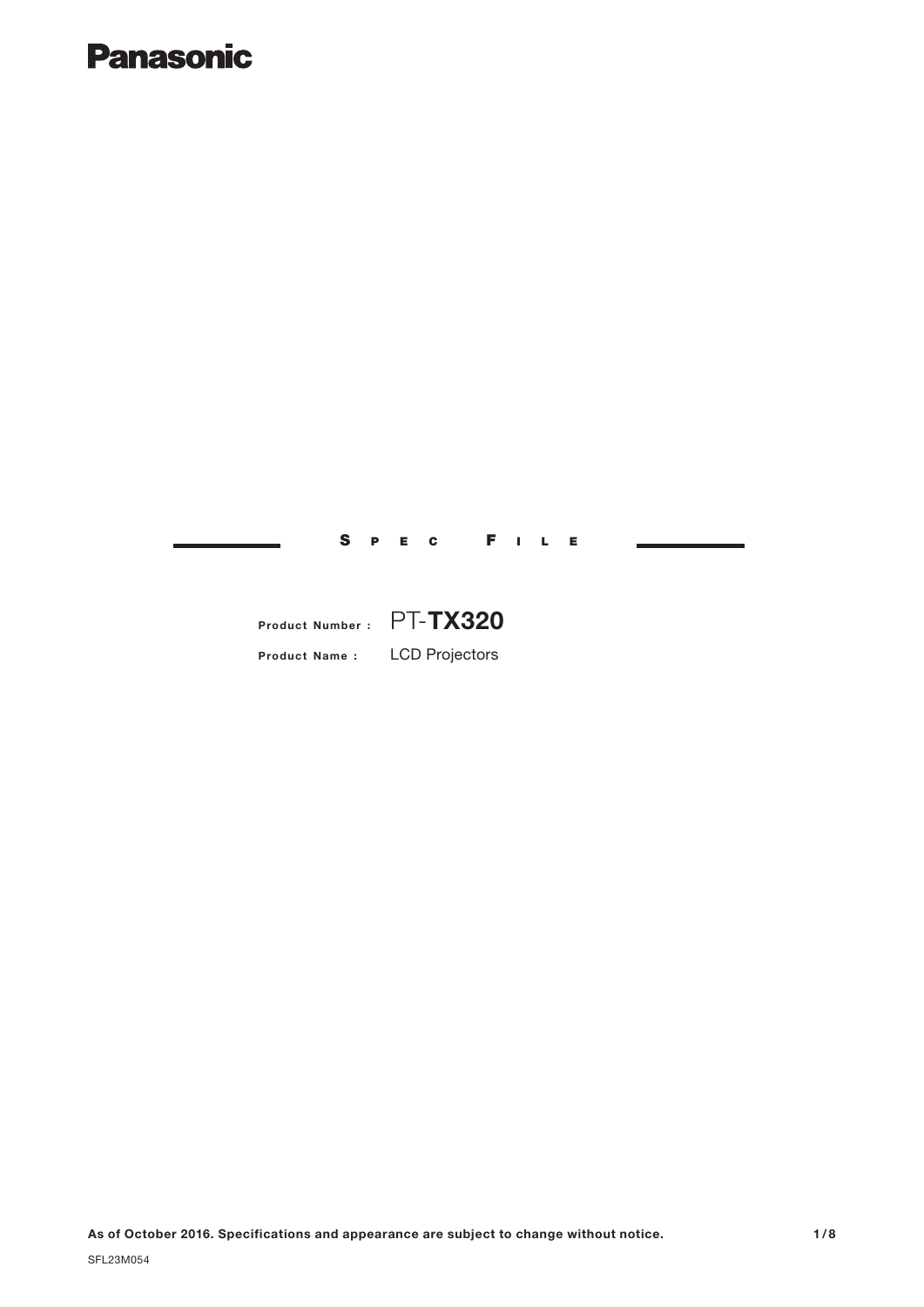# LCD Projectors **PT-TX320**

### **Specifications**

| Main unit                                   |                        |                                                                                 |
|---------------------------------------------|------------------------|---------------------------------------------------------------------------------|
| Power supply                                |                        | AC100-240V 3.5A 50/60 Hz                                                        |
| Power consumption                           |                        | 300W                                                                            |
|                                             |                        | 6W when Standby mode set to Normal,                                             |
|                                             |                        | 0.5W when Standby mode set to Eco*1                                             |
| LCD panel                                   | Panel size             | 16.0 mm (0.63 inches) diagonal (4:3 aspect ratio)                               |
|                                             | Display method         | Transparent LCD panel $(x 3, R/G/B)$                                            |
|                                             | Drive method           | Active matrix method                                                            |
|                                             | Pixels                 | 786,432 (1,024 $\times$ 768) $\times$ 3, total of 2,359,296 pixels              |
|                                             | Pixel configuration    | Stripe                                                                          |
| Lens                                        |                        | Fixed zoom, manual focus F1.8 f 6.08mm                                          |
| Throw ratio                                 |                        | 0.46:1                                                                          |
| Lamp                                        |                        | 230 W UHM lamp                                                                  |
| Lamp/Filter* <sup>2</sup> Replacement Cycle |                        | Normal: 5,000hrs / Eco1: 6,000hrs / Eco2: 10,000hrs                             |
| Screen size                                 |                        | $50-100$ inches $(1.27-2.54 \text{ m})$ diagonally, 4:3 aspect ratio            |
| Colors                                      |                        | Full color (16,777,216 colors)                                                  |
| Brightness*3                                |                        | 3,200 lumens (lamp power: normal)                                               |
| Center-to-corner uniformity*3               |                        | 80%                                                                             |
| Contrast* <sup>3</sup>                      |                        | 16,000:1 (all white/all black, Image mode:Dynamic,                              |
|                                             |                        | Lamp control: Normal, Iris: On)                                                 |
| Resolution                                  |                        | 1,024 $\times$ 768 pixels (Input signals that exceed this resolution will be    |
|                                             |                        | converted to $1,024 \times 768$ pixels.)                                        |
| Optical axis shift                          |                        | 21:1 (fixed)                                                                    |
| Keystone correction range                   |                        | Vertical: $\pm 15^\circ$ , horizontal: $\pm 15^\circ$                           |
| Installation                                |                        | Ceiling/floor, front/rear (menu selection)                                      |
| Built-in speaker                            | Output power           | 10 W (monaural) $\times$ 1                                                      |
| Terminals                                   | HDMI IN                | HDMI 19-pin $\times$ 1, HDCP and Deep Color compatible                          |
|                                             |                        | Audio signal: linear PCM                                                        |
|                                             |                        | (sampling frequencies: 48 kHz, 44.1 kHz, 32 kHz)                                |
|                                             | COMPUTER (RGB) 1 IN    | D-sub HD 15-pin (female) $\times$ 1                                             |
|                                             | R, G, B                | R, G, B: 0.7 Vp-p, 75 ohms;                                                     |
|                                             |                        | HD/VD, SYNC: high impedance, TTL (positive/negative automatic)                  |
|                                             | $Y$ , PB (CB), PR (CR) | Y: 1.0 Vp-p (including sync signal), 75 ohms                                    |
|                                             |                        | PB (CB), PR (CR): 0.7 Vp-p, 75 ohms                                             |
|                                             | S-VIDEO                | Y: 1.0 Vp-p; C: 0.286 Vp-p, 75 ohms                                             |
|                                             |                        | NOTE: D-Sub -S video conversion cable (ET-ADSV) is required.                    |
|                                             | COMPUTER (RGB) 2 IN    | D-sub HD 15-pin (female) $\times$ 1                                             |
|                                             | R, G, B                | R, G, B: 0.7 Vp-p, 75 ohms;                                                     |
|                                             |                        | HD/VD, SYNC: TTL (positive/negative automatic)                                  |
|                                             | MONITOR OUT            | D-sub HD 15-pin (female) $\times$ 1                                             |
|                                             | R, G, B                | R, G, B: 0.7 Vp-p, 75 ohms;                                                     |
|                                             |                        | HD/VD, SYNC: TTL (positive/negative polarity compatible)                        |
|                                             | VIDEO IN               | Pin jack $\times$ 1, 1.0 Vp-p, 75 ohms                                          |
|                                             | AUDIO IN 1             | M3 (L, R) $\times$ 1, 0.5 Vrms                                                  |
|                                             | AUDIO IN 2             | Pin jack $\times$ 2 (L, R $\times$ 1), 0.5 Vrms                                 |
|                                             | AUDIO OUT              | M3 (L, R) $\times$ 1 (monitor out: 0-2.0 Vrms, variable)                        |
|                                             | SERIAL IN              | D-sub 9-pin (female) $\times$ 1, for external control (RS-232C compliant)       |
|                                             | LAN                    | RJ-45 $\times$ 1, for network connection, compliant with PJLink <sup>TM</sup> , |
|                                             |                        | 100Base-TX/10Base-T                                                             |
|                                             | <b>USB</b>             | USB A (type A) connector $\times$ 1,                                            |
|                                             |                        | for Memory Viewer/Wireless Module (Out put 5V MAX 500mA)                        |
|                                             |                        | USB B (type B) connector $\times$ 1, for USB Display                            |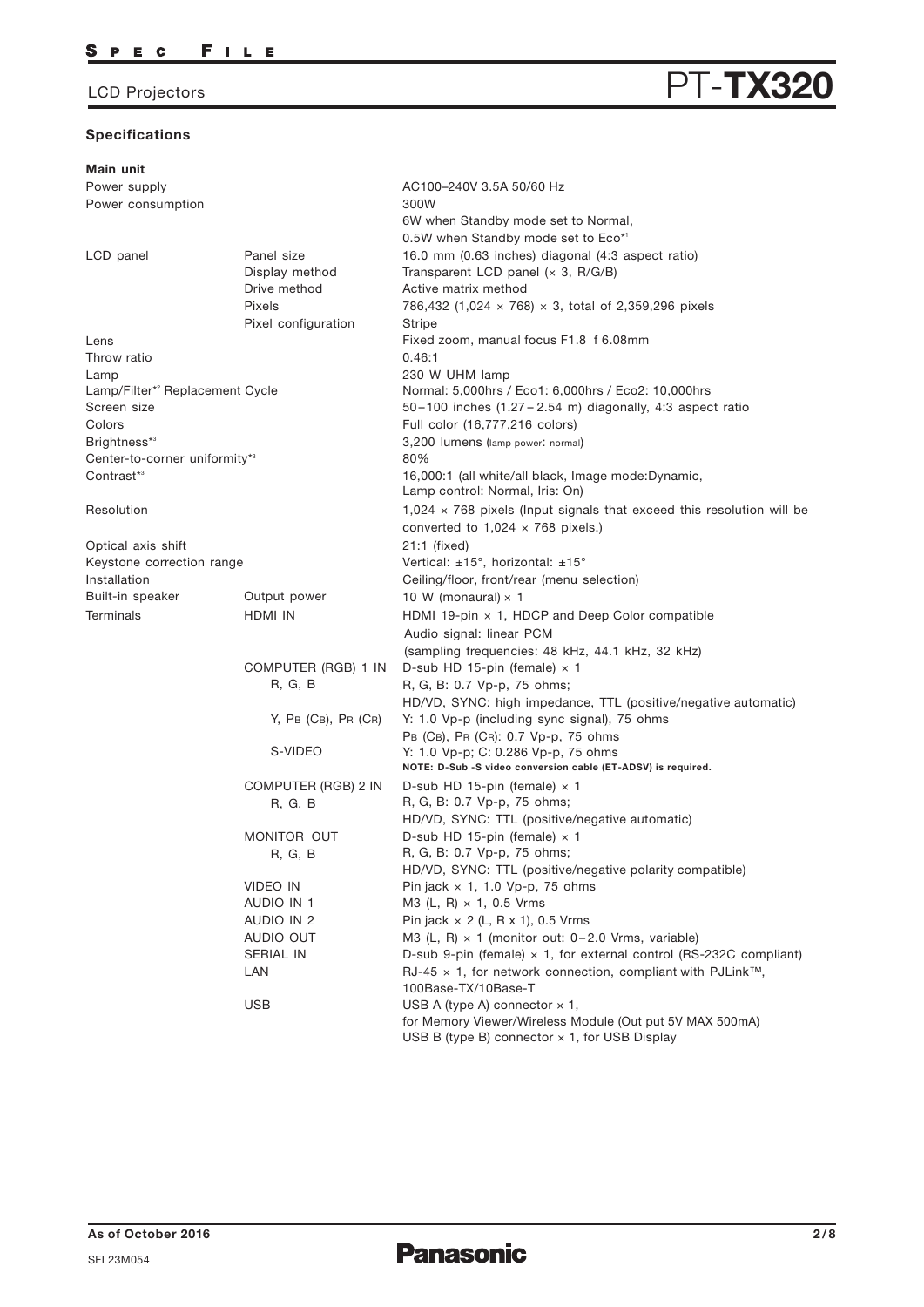Power cord length Cabinet materials Dimensions (W  $\times$  H  $\times$  D)

Weight\* 5 Operation noise\*3

Operating temperature

Operating humidity

**Remote control unit**

Power supply Operation range\*6

Dimensions (W  $\times$  H  $\times$  D) Weight

### **Supplied accessories**

#### **Optional accessories**

Replacement Lamp Unit Replacement Filter Unit Ceiling Mount Bracket Ceiling Mount Bracket Projector Mount Bracket Wireless Module D-SUB - S-Video conversion cable

### **Power cord**

(One set is two cords) (K2CT3YY00080 x 1) (K2CM3YY00040 x 1)





(D Model only x 1) (K2CZ3YY00062)



**Weights and dimensions shown are approximate. Specifications subject to change without notice.**

**\*1 When the Standby mode is set to Eco, network functions such as power on over the LAN network will not operate. Also, only certain commands can be received for external control using the serial terminal.**

3 m (9 ft 10 in) Molded plastic

335 × 134.1\*4 × 329 mm

Approx. 3.9 kg (8.6 lbs)

5°C–35°C (41°F–95°F)

5°C–30°C (41°F–86°F)

28 dB (Lamp power: Eco2) 5°C–40°C (41°F–104°F)

20%–80% (no condensation)

signal receptor

3 V DC (R03/LR03/AAA type battery × 2)

Approx. 63 g (2.22 oz) (including batteries)

Wireless remote control unit  $(x 1)$ 

ET-PKL100H (for high ceilings) ET-PKL100S (for low ceilings)

Control Software) (× 1)

ET-LAL500 ET-RFL300 ET-WML100

ET-PKL430B ET-ADSV

Approx. 5 m (16 ft 5 in) when operated from directly in front of the

44  $\times$  105  $\times$  20.5 mm (1-23/32  $\times$  4-1/8  $\times$  13/16 inches)

37 dB (Lamp power: Normal), 33 dB (Lamp power: Eco1)

[at 1,400 m to 2,700 m (4,593 ft. to 8,858 ft.);[High land]:[on1]

[at 2,700 m to 3,000 m (8,858 ft. to 9,843 ft.);[High land]:[on2]

[at less than 1,400 m (4,593 ft.) ;[High land]:[off]

Power cord (Number and size of cords depends on region)

Batteries for remote control (R03/LR03/AAA type  $\times$  2) Computer signal cable[VGA cable]  $1.5$  m [4 ft 11 in]  $(x 1)$ Software CD-ROM (Instruction Manual, Multi Monitoring and

 $(13-3/16 \times 5-1/4^{*4} \times 12-15/16$  inches)

- **\*2 Usage environment affects the duration of filter.**
- **\*3 Measurement, measuring conditions, and method of notation all comply with ISO 21118 international standards.**
- **\* 4 With legs at shortest position.**
- **\* 5 Average value. May differ depending on models.**
- **\* 6 Operation range differs depending on environments.**

**As of October 2016 3/8**

**Panasonic** 

## LCD Projectors **PT-TX3**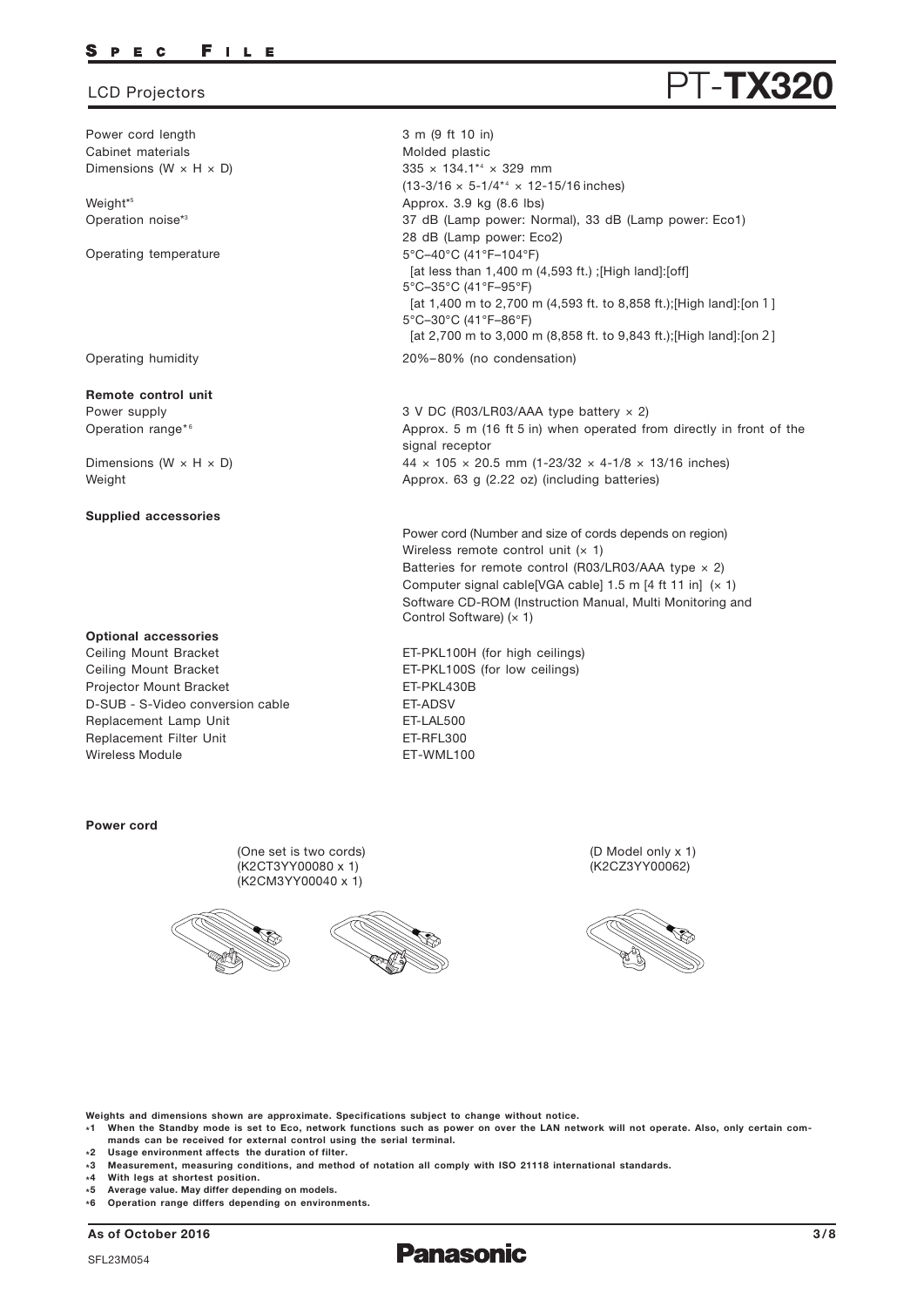#### FILE S P E C

## LCD Projectors **PT-TX320**

### **Dimensions**



### **Terminals**



- 1 Audio output
- 2 Video input
- 3 Computer 1 input
- 4 Computer 2 input
- 5 HDMI input
- 6 LAN connector
- 7 USB B connector
- 8 USB A connector
- 9 Audio input 1
- 10 Audio input 2
- 11 Serial input
- 12 Monitor output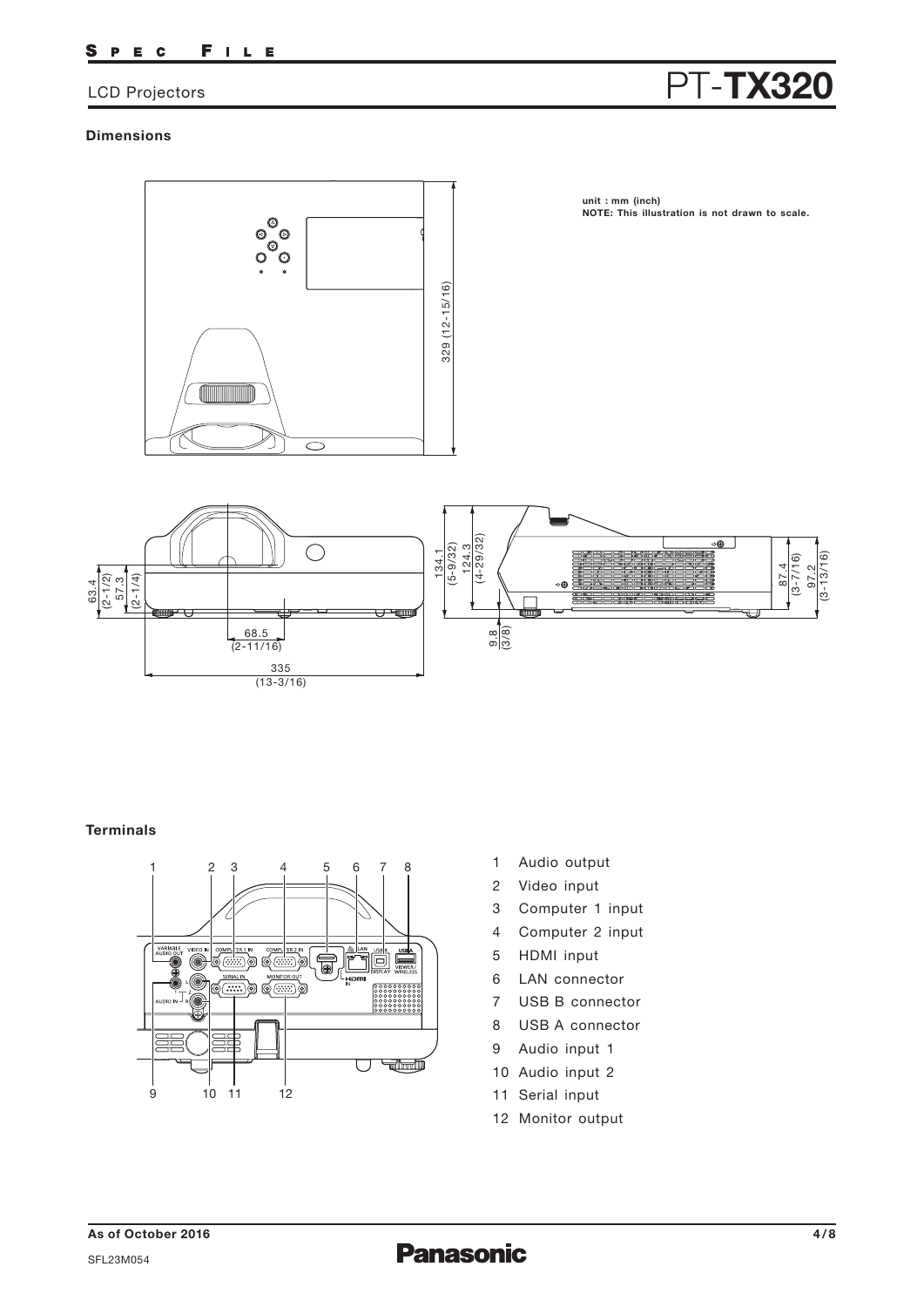# LCD Projectors **PT-TX32**

### **Standard setting-up position**



#### **Caution:**

- All construction work should be done by a qualified technician.
- When mounting to the ceiling, use the special mounting bracket. Furthermore, in order to prevent it from falling down from the ceiling, use the supplied wire on the Projector Mount Bracket.

unit: meters (feet)

### **Projection distance for 4:3 aspect ratio screen**

| Projection size<br>[diagonal] | Projection distance [L] | Height from the edge of screen<br>to center of lens [H] |  |  |  |
|-------------------------------|-------------------------|---------------------------------------------------------|--|--|--|
| $1.27 \text{ m} / 50$ "       | $0.46$ $(1.49)$         | 0.04<br>(0.13)                                          |  |  |  |
| $1.52 \text{ m} / 60$ "       | $0.55$ $(1.81)$         | 0.05<br>(0.15)                                          |  |  |  |
| $1.78 \text{ m} / 70^{6}$     | $0.65$ $(2.13)$         | (0.17)<br>0.05                                          |  |  |  |
| $2.03 \text{ m} / 80$ "       | $0.75$ $(2.45)$         | 0.06<br>(0.20)                                          |  |  |  |
| $2.29 \text{ m} / 90$ "       | 0.85<br>(2.77)          | 0.07<br>(0.23)                                          |  |  |  |
| $2.54 \text{ m} / 100$ "      | (3.09)<br>0.94          | (0.25)<br>0.08                                          |  |  |  |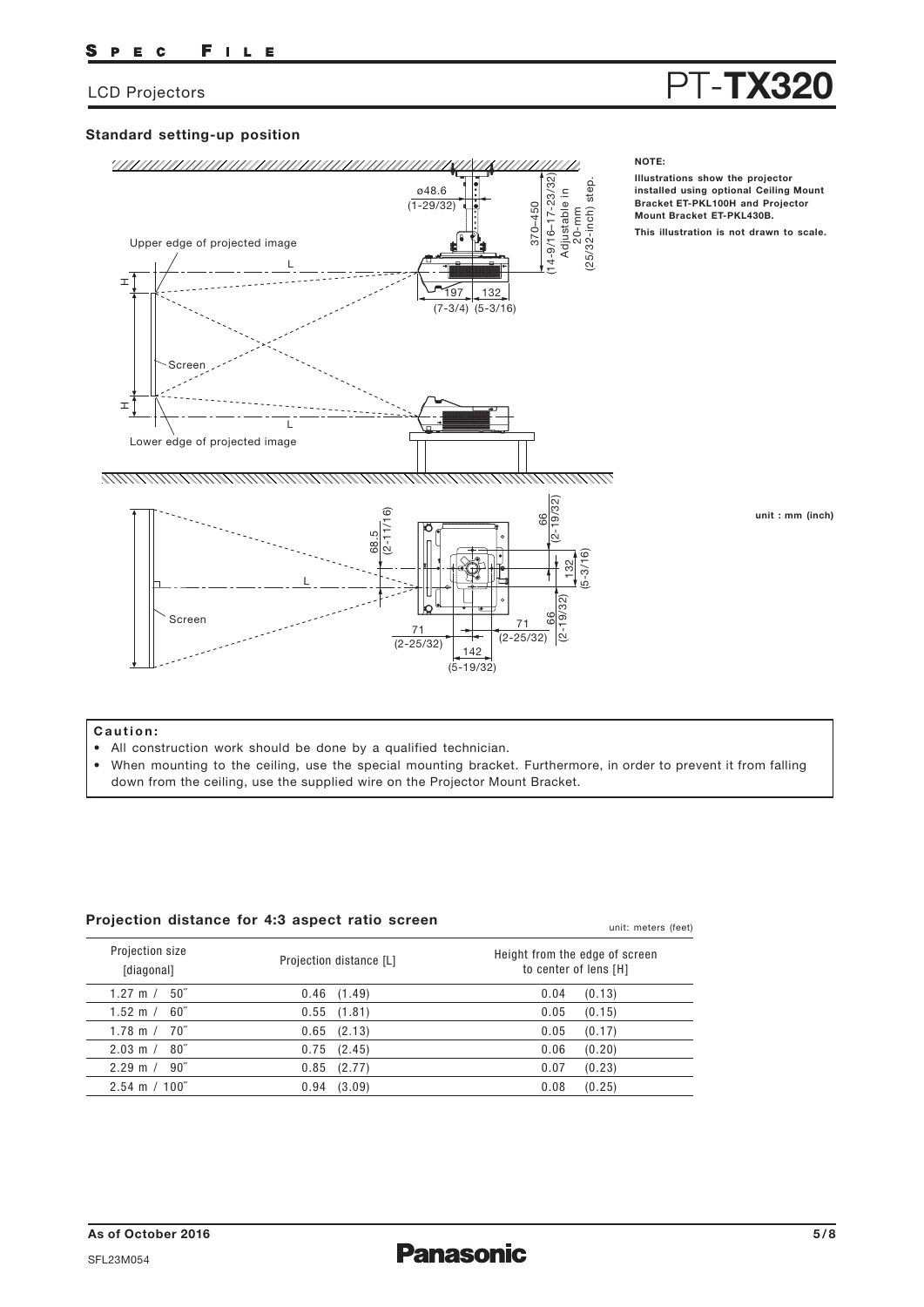### **Projection distance for 16:9 aspect ratio screen** unit: meters (feet)

| Projection size<br>[diagonal]   | Projection distance [L] | Height from the edge of screen<br>to center of lens [H] |
|---------------------------------|-------------------------|---------------------------------------------------------|
| $50^{\circ}$<br>1.27 m $/$      | (1.63)<br>0.50          | 0.15<br>(0.48)                                          |
| 1.52 m $/$<br>60"               | (1.98)<br>0.60          | 0.17<br>(0.57)                                          |
| $1.78 \text{ m} / 70^{7}$       | (2.33)<br>0.71          | 0.20<br>(0.67)                                          |
| $2.03 \text{ m} / 80$ "         | 0.82<br>(2.69)          | 0.23<br>(0.76)                                          |
| $2.29 \text{ m}$ /<br>$90^{''}$ | (3.03)<br>0.92          | 0.26<br>(0.86)                                          |
| $2.54 \text{ m} / 100$ "        | (3.38)<br>1.03          | 0.29<br>(0.95)                                          |

### **Projection distance for 16:10 aspect ratio screen** unit: meters (feet)

| Projection size<br>[diagonal] | Projection distance [L] | Height from the edge of screen<br>to center of lens [H] |
|-------------------------------|-------------------------|---------------------------------------------------------|
| $50^{\circ}$                  | 0.48                    | (0.35)                                                  |
| 1.27 m $/$                    | (1.59)                  | 0.11                                                    |
| $60^{\circ}$                  | 0.59                    | 0.13                                                    |
| 1.52 m $/$                    | (1.93)                  | (0.42)                                                  |
| 70''                          | (2.27)                  | (0.49)                                                  |
| 1.78 m $/$                    | 0.69                    | 0.15                                                    |
| $80^{\circ}$                  | (2.61)                  | 0.17                                                    |
| $2.03 \text{ m}$ /            | 0.80                    | (0.57)                                                  |
| $90^{\circ}$                  | (2.95)                  | 0.19                                                    |
| $2.29$ m /                    | 0.90                    | (0.64)                                                  |
| $2.54 \text{ m} / 100$ "      | (3.29)<br>1.00          | 0.22<br>(0.71)                                          |

### **Calculation of the projection distance**

For a screen size different from the above, use the equation below to calculate the projection distance.

Aspect ratio 4:3 L (m) = (diagonal screen size in inches)  $\times$  0.0098 - 0.0339

Aspect ratio 16:9

L (m) = (diagonal screen size in inches)  $\times$  0.0106 - 0.0339

Aspect ratio 16:10 L (m) = (diagonal screen size in inches)  $\times$  0.0104 - 0.0339

#### **NOTE: Distances calculated with the above equations will include a slight error.**

# LCD Projectors **PT-TX3**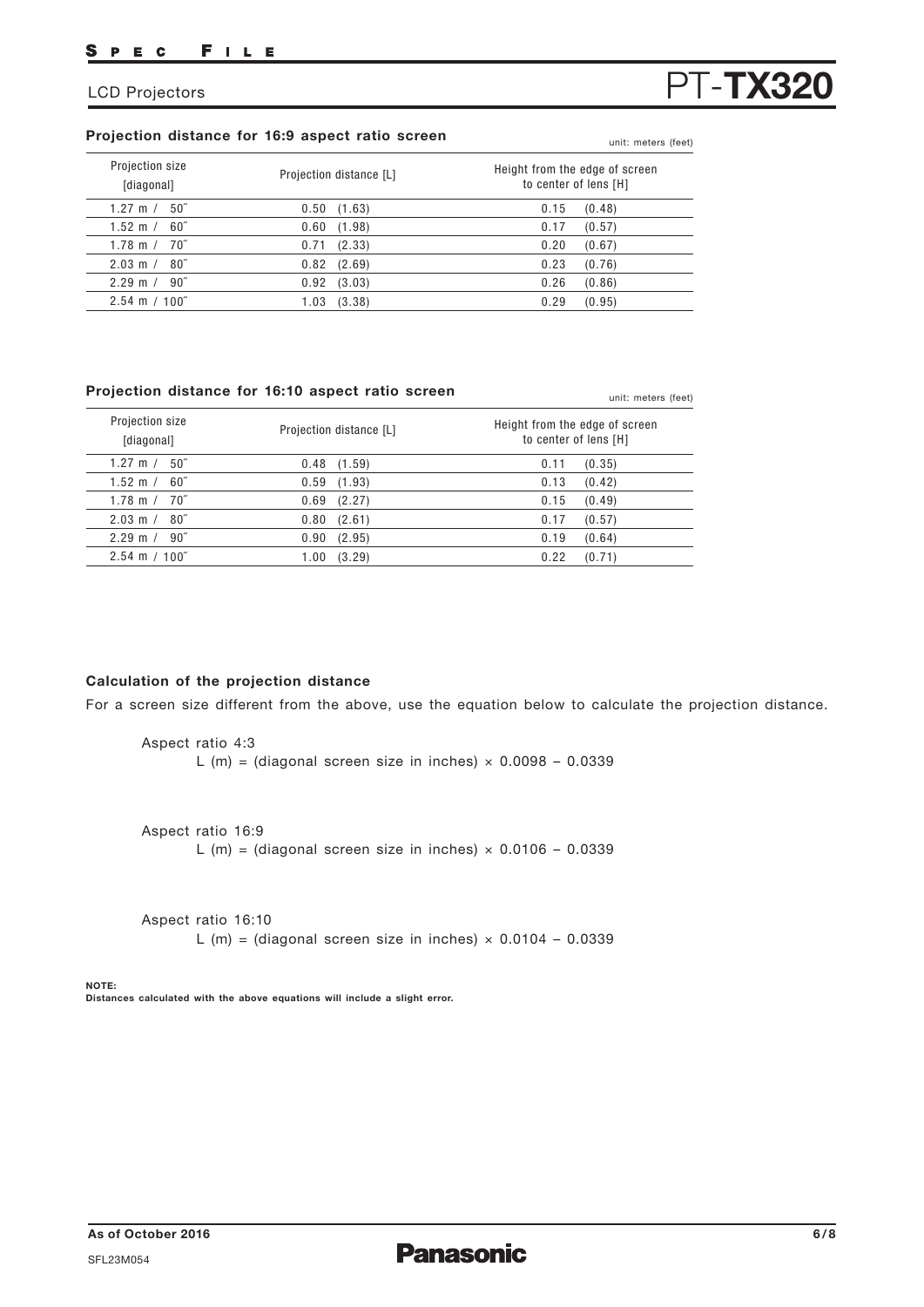#### FILE P E C

## LCD Projectors **PT-TX32**

### **List of compatible signals**

The signals that can be input to this projector are shown in the table below. Horizontal scanning frequencies of 15 kHz to 91 kHz, vertical scanning frequencies of 24 Hz to 85 Hz, and a dot clock of 162 MHz maximum can be input.

**NOTE: The native resolution of this projector is 1,024 × 768 pixels. If the display resolution of the input signal is different from the native resolution, image compression or expansion will be used to convert the input signal to a level within the native resolution.**

| Display mode              | Display<br>resolution        | Scanning frequency<br>н |      | Dot clock<br>frequency   | Format           |
|---------------------------|------------------------------|-------------------------|------|--------------------------|------------------|
|                           | $(dots)^{*1}$                | (kHz)                   | (Hz) | (MHz)                    |                  |
| NTSC/NTSC4.43/PAL60/PAL-M | 720 × 480i                   | 15.7                    | 59.9 | $\qquad \qquad -$        | S-VIDEO/VIDEO    |
| PAL/PAL-N/SECAM           | 720 × 576i                   | 15.6                    | 50.0 | $\overline{\phantom{0}}$ |                  |
| 480i(525i)                | 720 × 480i                   | 15.7                    | 59.9 | 13.5                     | YCBCR/RGB        |
| 576i(625i)                | 720 × 576i                   | 15.6                    | 50.0 | 13.5                     |                  |
| 480i(525i)                | $720(1440) \times 480i^{2}$  | 15.7                    | 59.9 | 27.0                     | <b>HDMI</b>      |
| 576i(625i)                | $720(1440) \times 576i^{*2}$ | 15.6                    | 50.0 | 27.0                     |                  |
| 480p(525p)                | $720 \times 483$             | 31.5                    | 59.9 | 27.0                     | HDMI/            |
| 576p(625p)                | $720 \times 576$             | 31.3                    | 50.0 | 27.0                     | YPBPR(YCBCR)/RGB |
| 720(750)/60p              | $1280 \times 720$            | 45.0                    | 60.0 | 74.3                     |                  |
| 720(750)/50p              |                              | 37.5                    | 50.0 | 74.3                     |                  |
| 1080(1125)/60i*3          | $1920 \times 1080i$          | 33.8                    | 60.0 | 74.3                     |                  |
| 1080(1125)/50i            |                              | 28.1                    | 50.0 | 74.3                     |                  |
| 1080(1125)/24p            | $1920 \times 1080$           | 27.0                    | 24.0 | 74.3                     |                  |
| 1080(1125)/24sF           | 1920 × 1080i                 | 27.0                    | 48.0 | 74.3                     |                  |
| 1080(1125)/25p            | $1920 \times 1080$           | 28.1                    | 25.0 | 74.3                     |                  |
| 1080(1125)/30p            |                              | 33.8                    | 30.0 | 74.3                     |                  |
| 1080(1125)/60p            |                              | 67.5                    | 60.0 | 148.5                    |                  |
| 1080(1125)/50p            |                              | 56.3                    | 50.0 | 148.5                    |                  |
| <b>VGA</b>                | $640 \times 480$             | 31.5                    | 59.9 | 25.2                     | HDMI/RGB         |
|                           |                              | 35.0                    | 66.7 | 30.2                     |                  |
|                           |                              | 37.9                    | 72.8 | 31.5                     |                  |
|                           |                              | 37.5                    | 75.0 | 31.5                     |                  |
|                           |                              | 43.3                    | 85.0 | 36.0                     |                  |
| <b>SVGA</b>               | $800 \times 600$             | 35.2                    | 56.3 | 36.0                     |                  |
|                           |                              | 37.9                    | 60.3 | 40.0                     |                  |
|                           |                              | 48.1                    | 72.2 | 50.0                     |                  |
|                           |                              | 46.9                    | 75.0 | 49.5                     |                  |
|                           |                              | 53.7                    | 85.1 | 56.3                     |                  |
| MAC16                     | $832 \times 624$             | 49.7                    | 74.6 | 57.3                     |                  |
| <b>XGA</b>                | $1024 \times 768$            | 48.4                    | 60.0 | 65.0                     |                  |
|                           |                              | 56.5                    | 70.1 | 75.0                     |                  |
|                           |                              | 60.0                    | 75.0 | 78.8                     |                  |
|                           |                              | 68.7                    | 85.0 | 94.5                     |                  |
| 1152 x 864                | $1152 \times 864$            | 67.5                    | 75.0 | 108.0                    |                  |
| MAC21                     | $1152 \times 870$            | 68.7                    | 75.1 | 100.0                    |                  |
| $1280 \times 720$         | $1280 \times 720$            | 37.1                    | 49.8 | 60.5                     |                  |
|                           |                              | 44.8                    | 59.9 | 74.5                     |                  |

**\*1 The "i" appearing after the resolution indicates an interlaced signal.**

**\*2 Only compatible with dot clock frequency of 27 MHz (pixel repetition signal)**